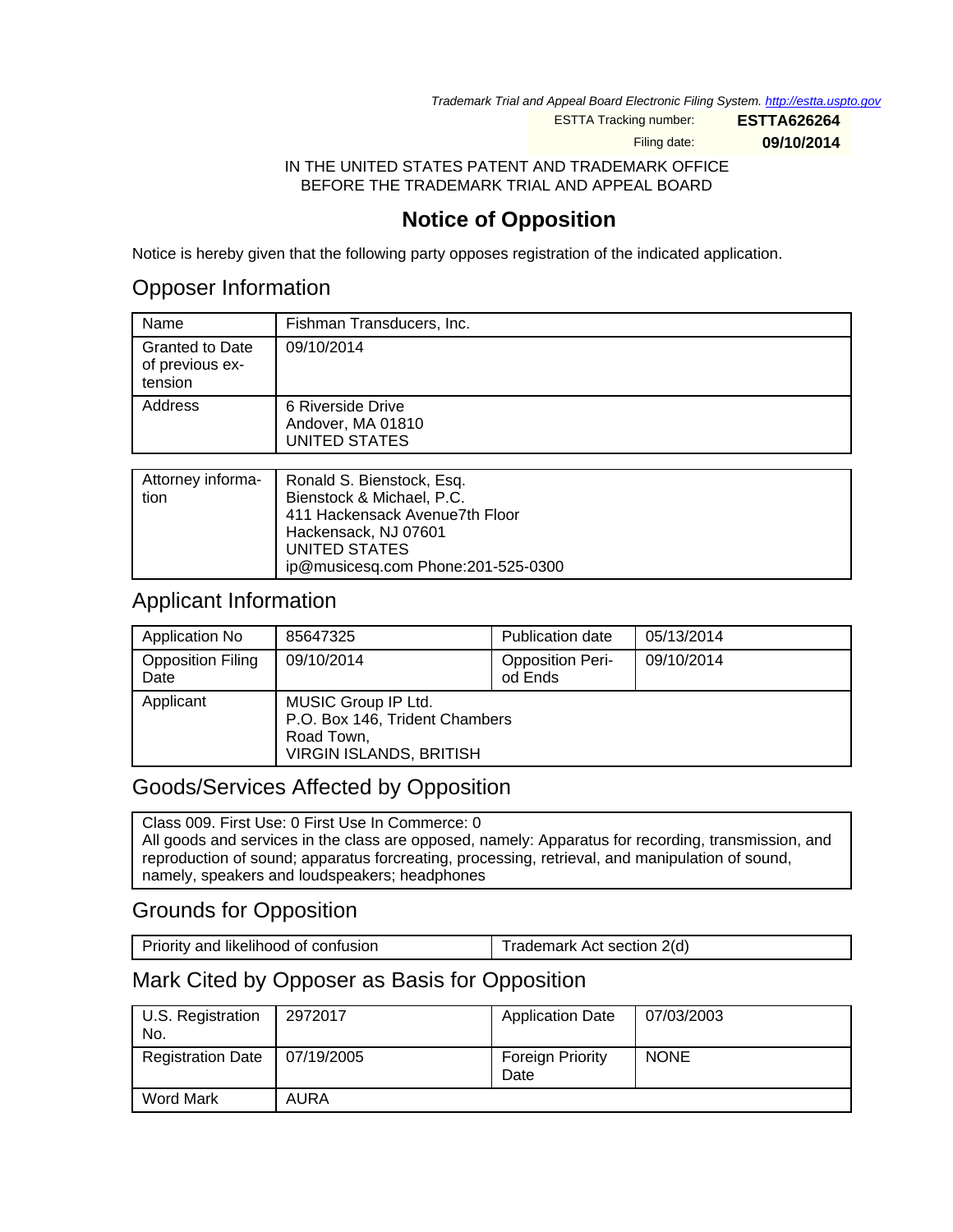| Design Mark            | AURA<br>$\sim$                                                                                                                                                |
|------------------------|---------------------------------------------------------------------------------------------------------------------------------------------------------------|
| Description of<br>Mark | <b>NONE</b>                                                                                                                                                   |
| Goods/Services         | Class 009. First use: First Use: 2003/07/18 First Use In Commerce: 2003/07/18<br>Audio signal conditioners, for use withacoustic musical instruments, namely, |
|                        | amplifiers, acoustic mixer, and tone controllers                                                                                                              |

| Attachments | 76527541#TMSN.png(bytes)<br>Not_of_Opp.pdf(13600 bytes) |
|-------------|---------------------------------------------------------|
|             |                                                         |

# **Certificate of Service**

The undersigned hereby certifies that a copy of this paper has been served upon all parties, at their address record by First Class Mail on this date.

| Signature | /Brent M. Davis/     |
|-----------|----------------------|
| Name      | Brent M. Davis, Esq. |
| Date      | 09/10/2014           |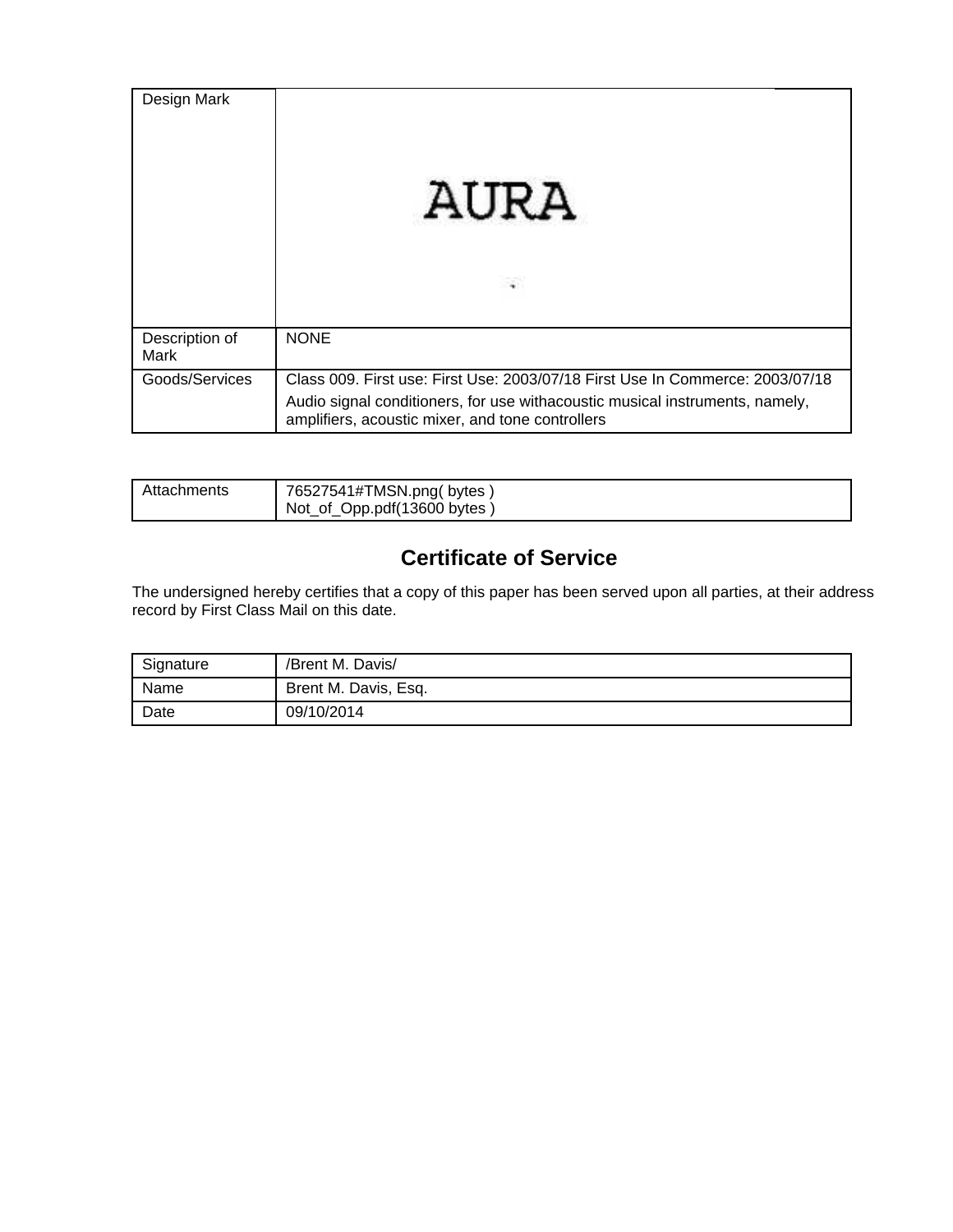### **IN THE UNITED STATES PATENT AND TRADEMARK OFFICE BEFORE THE TRADEMARK TRIAL AND APPEAL BOARD**

| FISHMAN TRANSDUCERS, INC. |                                   |
|---------------------------|-----------------------------------|
|                           |                                   |
| Opposer,                  |                                   |
|                           | Opposition No. $\_\_$             |
| v.                        |                                   |
|                           | Application Serial No. 85/647,325 |
| MUSIC GROUP IP, LTD.      |                                   |
|                           | Published in the Official Gazette |
|                           | on May 13, 2014                   |
| Applicant.                |                                   |
|                           |                                   |

#### **NOTICE OF OPPOSITION**

 Opposer, Fishman Transducers, Inc. ("Opposer"), a Delaware corporation, having its principal place of business at 6 Riverside Drive, Andover, Massachusetts , 01810, believes that it will be damaged by registration of the mark shown in Serial No. 85/647,325, and hereby opposes the same.

As grounds for its opposition, Opposer, by its attorney of record, alleges as follows:

1. Opposer is the owner of U.S. Reg. No. 2,972,017 for the standard character mark AURA (the "AURA® Mark") in Class 009 for "audio signal conditioners, for use with acoustic musical instruments, namely, amplifiers, acoustic mixer, and tone controllers" (the "AURA® Registration").

2. Opposer first used the AURA® Mark in commerce in 2003 and has used it, and continues to use it, continuously and exclusively.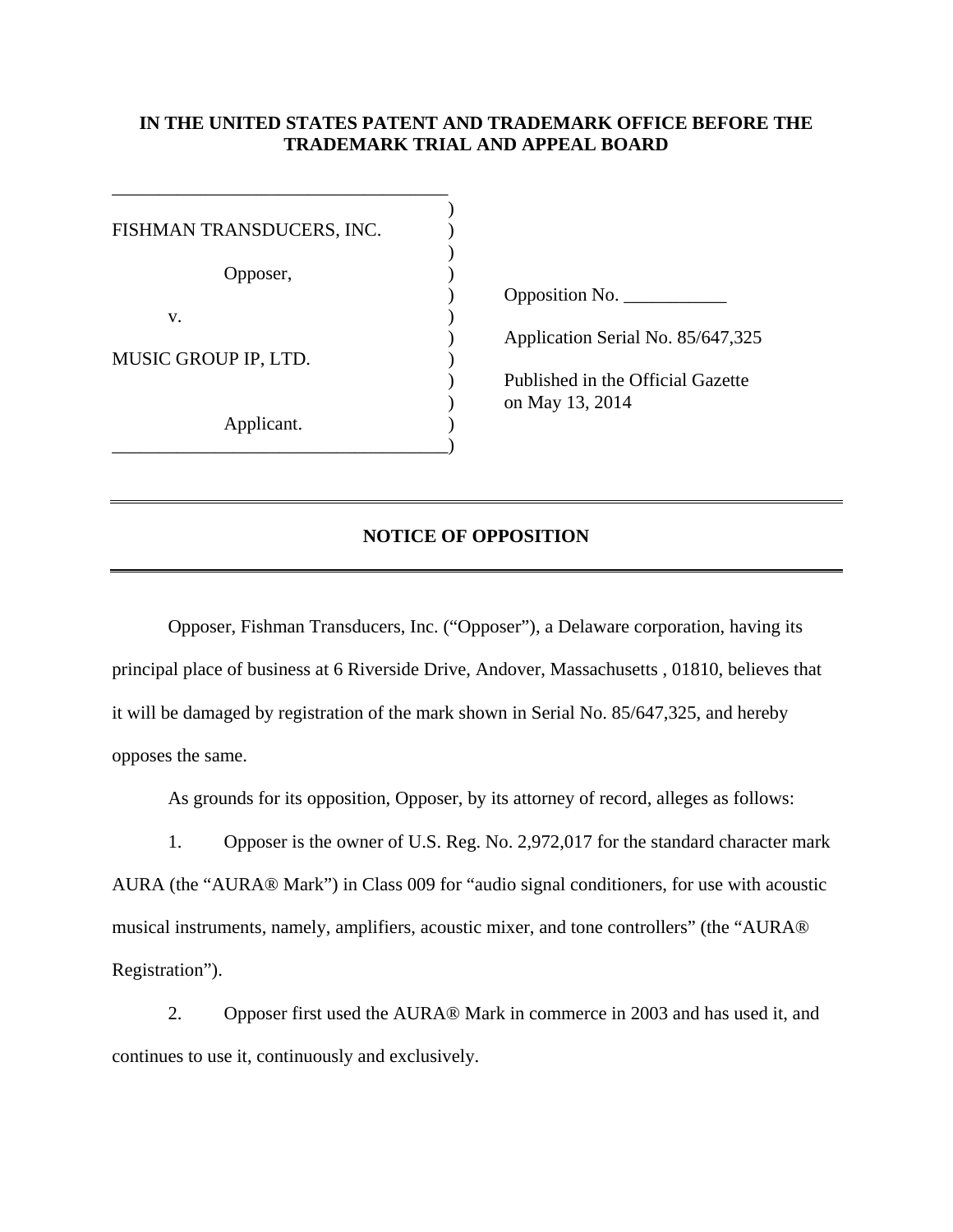3. The AURA® Mark was registered on July 19, 2005 and has obtained incontestable status.

4. Upon information and belief, MUSIC Group IP, Ltd. ("Applicant") is a Virgin Islands, British corporation having an address of P.O. Box 146, Trident Chambers, Wickhamy Cay, Road Town, Virgin Islands, British.

5. On June 8, 2012, Applicant filed with the United States Patent and Trademark Office (the "USPTO") Application Serial No. 85/647,325 for registration of the mark AURATONE in Class 009 for "Apparatus for recording, transmission, and reproduction of sound; apparatus for creating, processing, retrieval, and manipulation of sound, namely, speakers and loudspeakers; headphones," as an "intent to use" application (the "'325 Application").

6. On May 13, 2014, the '325 Application was published in the Official Gazette.

7. On June 10, 2014, Opposer timely filed a request for extension of time to oppose with the Board. This request was granted the same day.

8. On July 7, 2014, Opposer timely filed a second request for extension of time to oppose with the Board. This request was granted the same day.

9. Applicant's intended products would compete with Opposer's products as they are both intended for the musical equipment consumer.

10. Applicant's mark wholly incorporates Opposer's trademark AURA®.

11. The remaining portion of Applicant's mark is comprised of the word "tone", a term which is highly descriptive of Applicant's intended products and Opposer's products.

12. Opposer has not authorized Applicant to incorporate the AURA® trademark into its mark, and has not authorized Applicant to use Opposer's AURA® trademark in any manner whatsoever.

2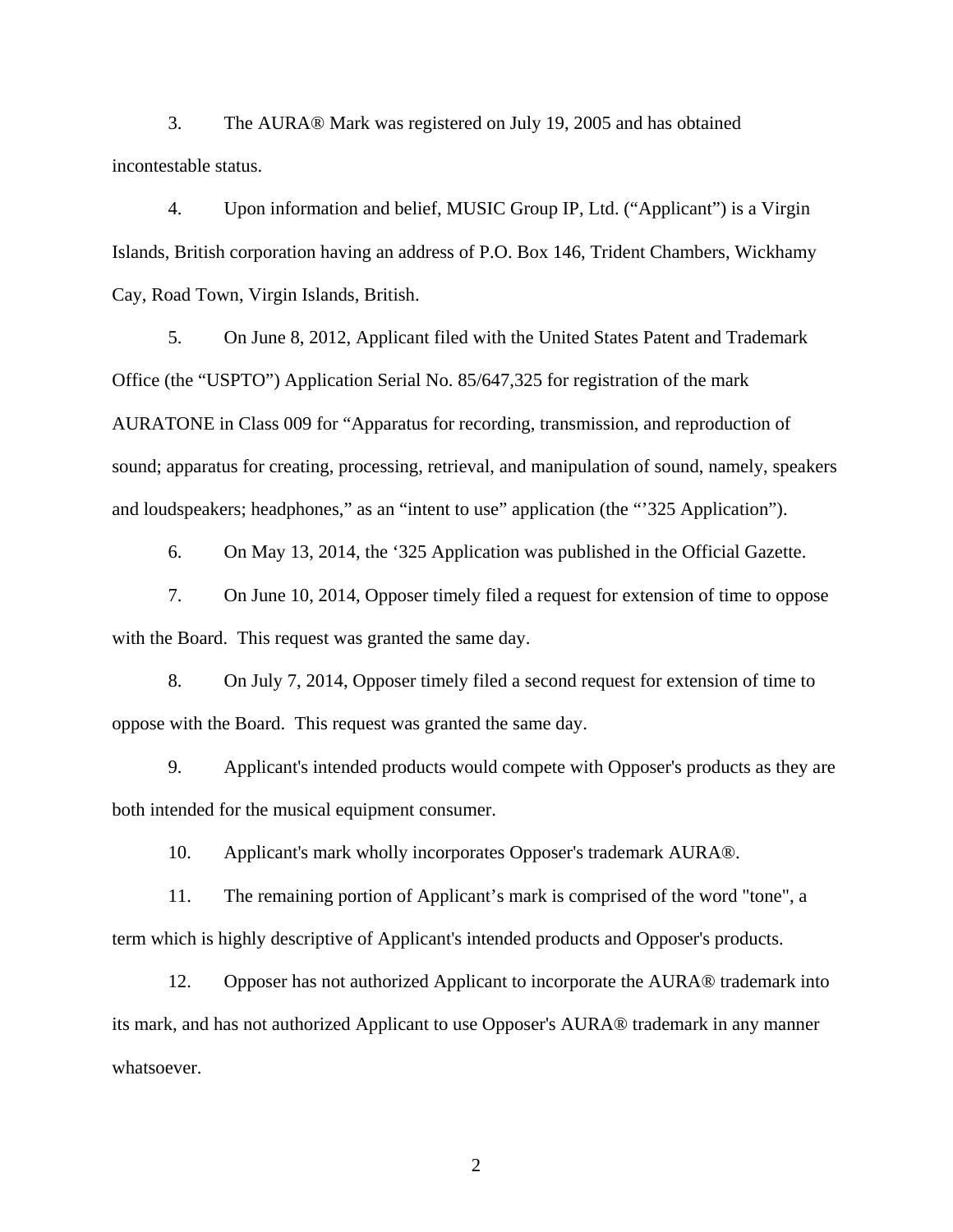13. Applicant's mark is likely to cause confusion, or to cause mistake, or to deceive consumers with respect to Opposer's AURA® trademark.

14. Based upon the foregoing averments, the registration of Applicant's mark will cause injury and damage to Opposer.

15. Opposer has submitted herewith a payment in the amount of \$300 for the filing fee for this Notice of Opposition.

WHEREFORE, Opposer requests that Application Serial Number 85/647,325 not be registered and that this Opposition be sustained.

Opposer hereby appoints Brent M. Davis and Ronald S. Bienstock of the firm

BIENSTOCK & MICHAEL, P.C. as its Attorneys of Record in the matter of the above captioned Notice of Opposition to prosecute this opposition, to transact all business with the United States Patent and Trademark Office and the United States Courts connected with this Opposition, and to sign their names to all papers which may hereafter be filed in connection with this opposition and to receive the official communications relating to this opposition.

Dated: Hackensack, New Jersey September 10, 2014

> Respectfully submitted, BIENSTOCK & MICHAEL, P.C.

By: s/ Brent M. Davis Brent M. Davis, Esq. Ronald S. Bienstock, Esq. Bienstock & Michael, P.C. 411 Hackensack Avenue, 7<sup>th</sup> Floor Hackensack, N.J. 07601 Telephone: (201) 525-0300 Facsimile: (201) 525-0133

ATTORNEY FOR OPPOSER